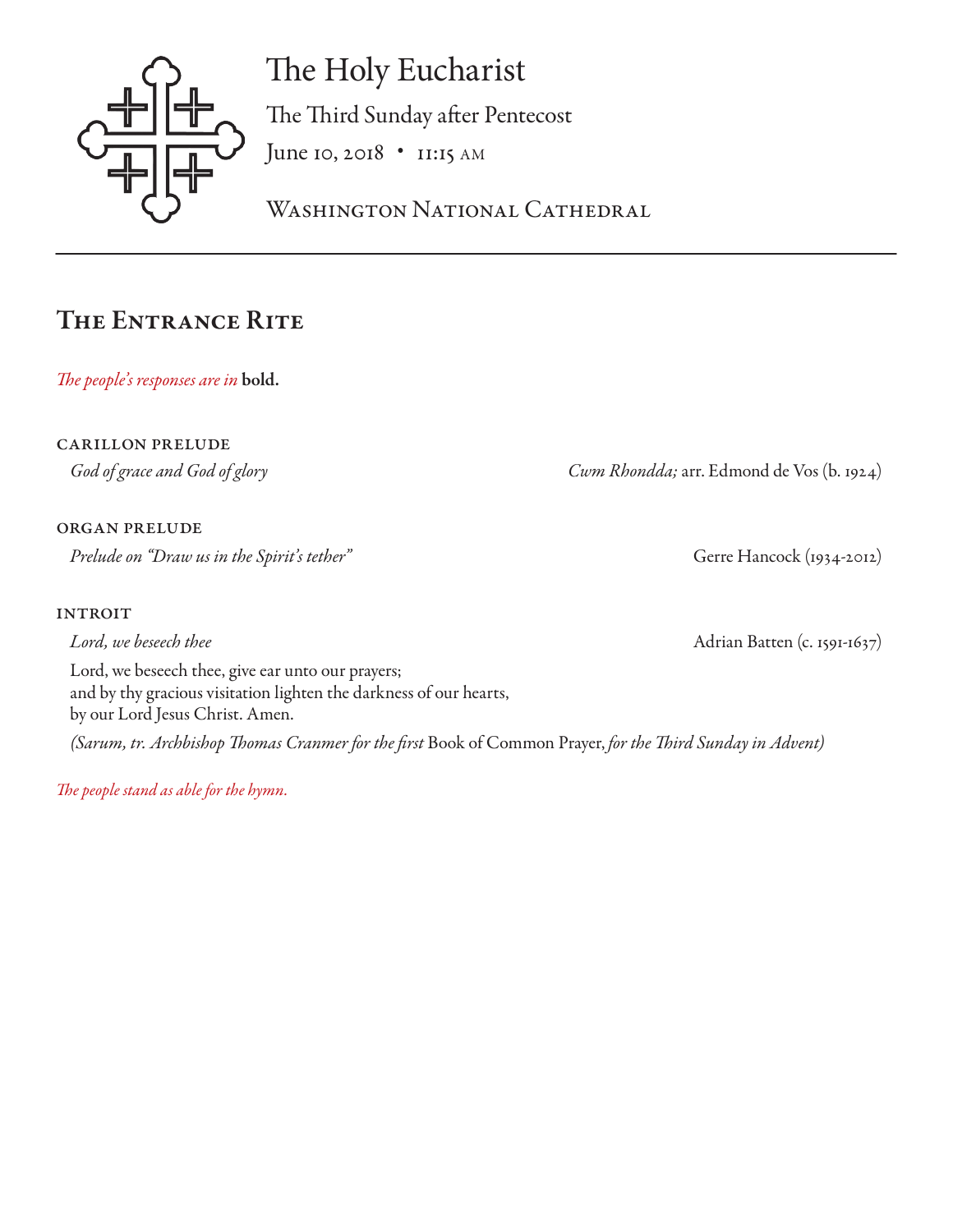hymn at the procession

*Called as partners in Christ's service Beecher* 

|    | 1. Called | as        | part - ners                      |     | in                   | Christ's     | ser - vice,          | called         | to           | $min - is$<br>$\sim$          | tries     | of          | grace,  |  |
|----|-----------|-----------|----------------------------------|-----|----------------------|--------------|----------------------|----------------|--------------|-------------------------------|-----------|-------------|---------|--|
|    |           |           | 2. Christ's ex - am - ple,       |     | Christ's             | $in -$       | $spir - ing$ ,       | Christ's clear |              | call<br>to                    | work      | and         | worth,  |  |
|    |           |           | 3. Thus new pat - terns          |     | for                  |              | Christ's mis - sion, | in             | a            | small<br>or                   | $g$ lo -  | bal         | sense,  |  |
| 4. | So        |           | God grant                        | us  | for                  | to<br>$\sim$ | mor - row            | way            | to           | or - der                      |           | hu - man    | life    |  |
|    |           |           |                                  |     |                      |              |                      |                |              |                               |           |             |         |  |
|    |           |           |                                  |     |                      |              |                      |                |              |                               |           |             |         |  |
|    |           |           |                                  |     |                      |              |                      |                |              |                               |           |             |         |  |
|    | we        |           | re - spond with                  |     | deep                 |              | com - mit - ment     | fresh new      |              | of<br>lines                   | faith     | to.         | trace.  |  |
|    | let       | us        | fol - $low$ ,                    |     | nev - er             |              | fal - tering,        |                |              | $\text{rec}$ - on - cil - ing | folk      | on          | earth.  |  |
|    | help      | <b>us</b> | bear each                        |     | $\sigma$ th - $er's$ |              | bur - dens,          |                |              | break - ing down each         | wall      | or          | fence.  |  |
|    | that      |           | sur-round each                   |     | per - son's          |              | $sor - row$          | with           | a a          | calm that                     |           | con - quers | strife. |  |
|    |           |           |                                  |     |                      |              |                      |                |              |                               |           |             |         |  |
|    |           |           |                                  |     |                      |              |                      |                |              |                               |           |             |         |  |
|    |           |           |                                  |     |                      |              |                      |                |              |                               |           |             |         |  |
|    |           |           |                                  |     |                      |              |                      |                |              |                               |           |             |         |  |
|    |           |           |                                  |     |                      |              |                      |                |              |                               |           |             |         |  |
|    | May       | we        | learn                            | the | art                  | $\sigma$     | $\text{shar}$ - ing, | side           | by           | side<br>and                   | friend    | with        | friend, |  |
|    | Men       | and       | wom - en,                        |     | $rich - er,$         |              | poor - er,           |                |              | all God's peo - ple,          | young     | and         | old,    |  |
|    | Words     | of        | com - fort,                      |     | words                | of           | vi - sion,           | words of       |              | chal - lenge,                 | said      | with        | care,   |  |
|    | Make      | <b>us</b> | part - ners                      |     | in                   | our          | $\ln y - \ln g$ ,    | our            |              | $com - pas - sion$            | to        | $in -$      | crease, |  |
|    |           |           |                                  |     |                      |              |                      |                |              |                               |           |             |         |  |
|    |           |           |                                  |     |                      |              |                      |                |              |                               |           |             |         |  |
|    |           |           |                                  |     |                      |              |                      |                |              |                               |           |             |         |  |
|    |           |           | e - qual part - ners             |     | in                   | our          | $car - ing$          | to             | $ful - fill$ | God's                         | cho - sen |             | end.    |  |
|    |           |           | blend - ing hu - man             |     | skills               | to -         | geth - er            |                |              | gra - cious gifts from        | God       | $un -$      | fold.   |  |
|    |           |           | bring new power and strength for |     |                      |              | ac - tion,           | make us        |              | col-leagues, free             |           | and         | fair.   |  |

#### the opening acclamation

Blessed be our God. For ever and ever. Amen.

#### THE COLLECT FOR PURITY

Almighty God, to you all hearts are open, all desires known, and from you no secrets are hid: Cleanse the thoughts of our hearts by the inspiration of your Holy Spirit, that we may perfectly love you, and worthily magnify your holy Name; through Christ our Lord. Amen.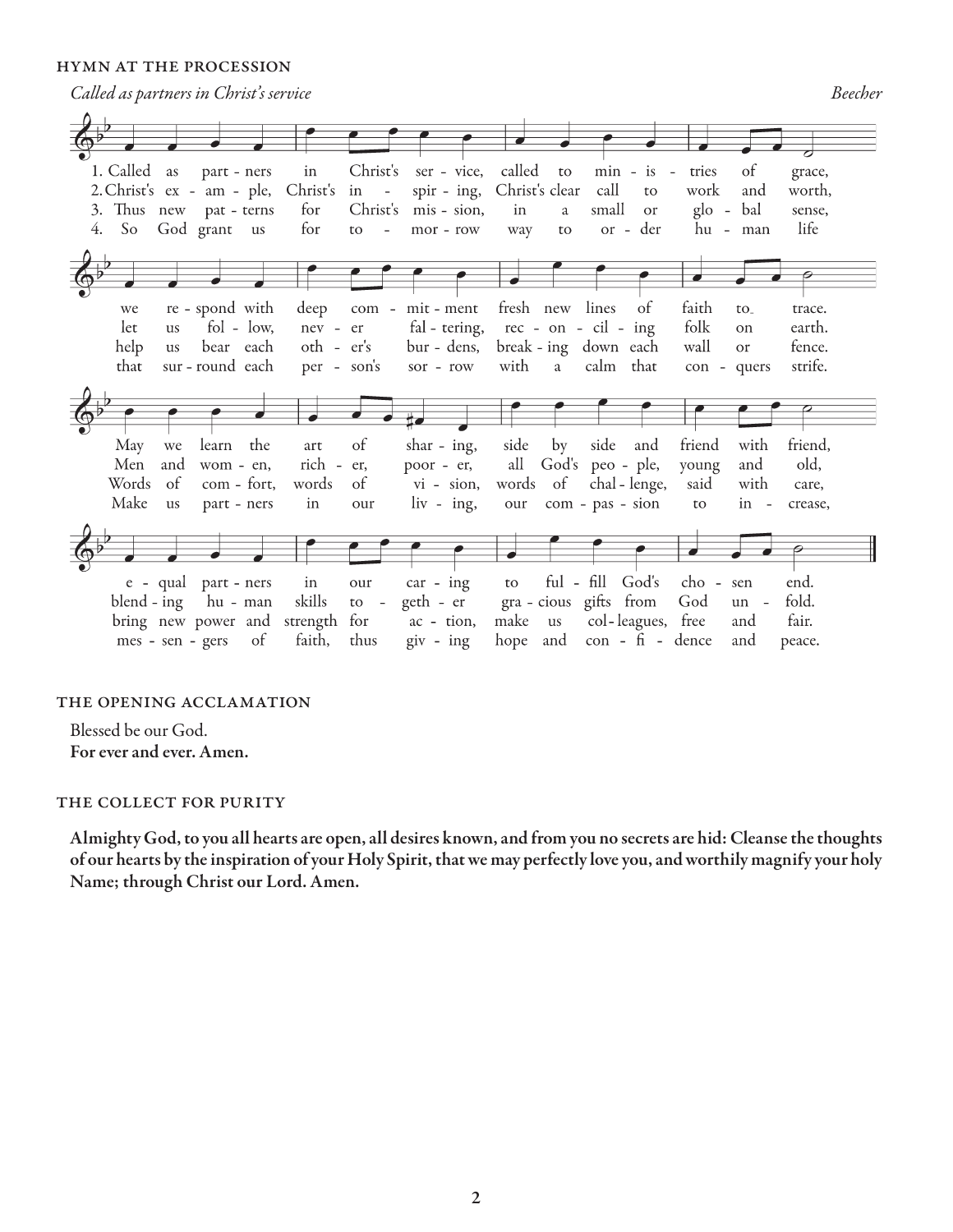gloria in excelsis Robert Powell (b. 1932) Glo-ry to God in the high - est, and to his peo-ple on earth. peace Lord Fa - ther, we wor-ship you, we give you thanks, we God, heaven-ly King, al - might-y God and  $\overline{\phantom{a}}$ praise you for your glo - ry. Lord Je-sus Christ, on-ly Son of the Fa-ther, Lord God, Lamb of God, you take a-way the sin of the world: have mer cy on us; you are seat-ed at the right hand of the Father:  $\sim$  $\overline{\sigma}$ a-lone are the Ho-ly For One, a-lone are the re - ceive our prayer. you you J Lord, are the Most High, Christ, with the Ho  $\mathbf{I}$ <sub>y</sub> you a - lone Je - sus  $\overline{a}$ God  $Fa$ glo of the ther.  $\mathbf{A}$ Spi - rit, in the  $\sim$ ry men.

# THE WORD OF GOD

# the collect for the third sunday after pentecost

The Lord be with you. And also with you. Let us pray.

O God, from whom all good proceeds: Grant that by your inspiration we may think those things that are right, and by your merciful guiding may do them; through Jesus Christ ourLord, who lives and reigns with you and the Holy Spirit, one God, for ever and ever. Amen.

*The people are seated.*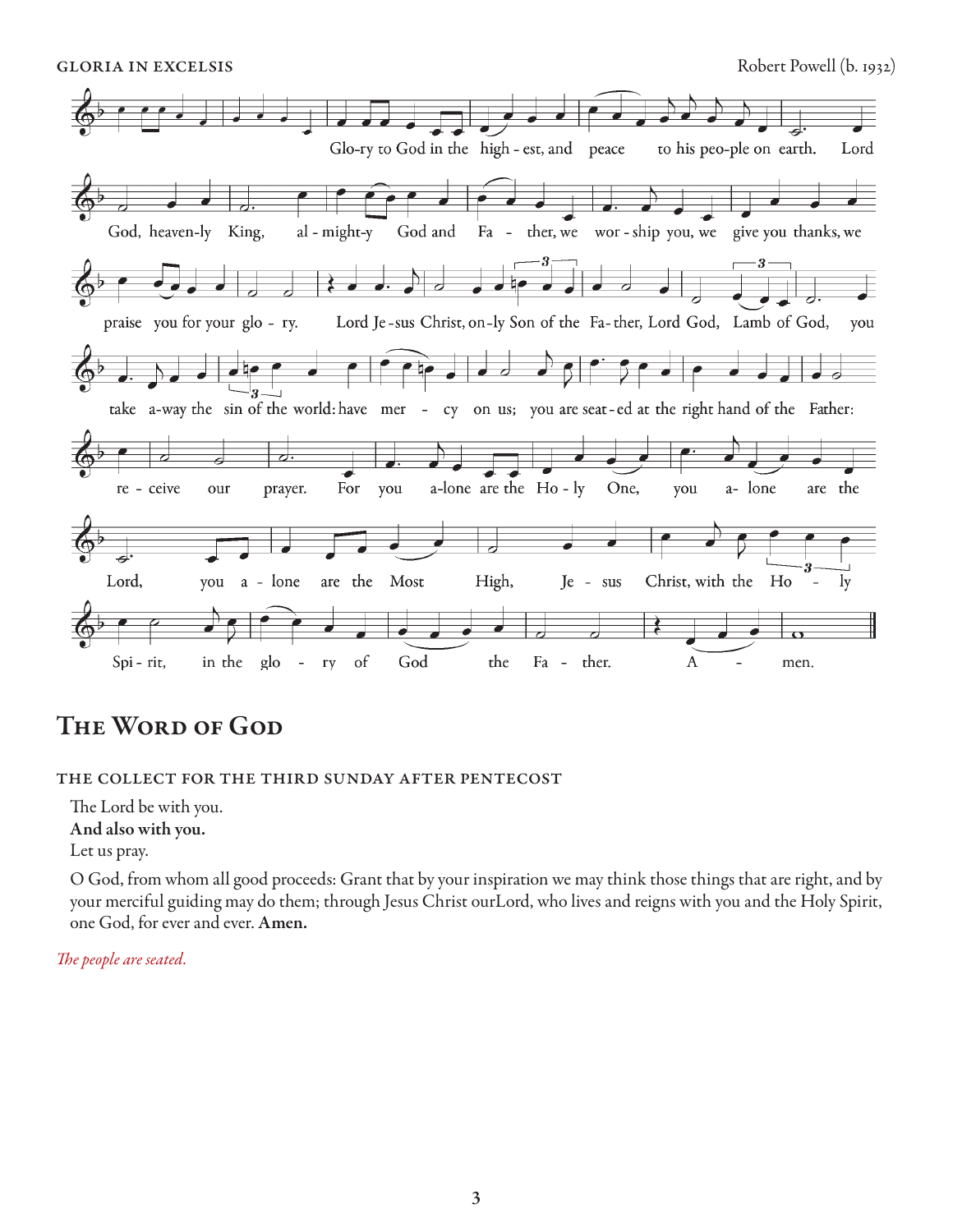#### THE FIRST READING Genesis 3:8-15

They heard the sound of the Lord God walking in the garden at the time of the evening breeze, and the man and his wife hid themselves from the presence of the Lord God among the trees of the garden. But the Lord God called to the man, and said to him, "Where are you?" He said, "I heard the sound of you in the garden, and I was afraid, because I was naked; and I hid myself." He said, "Who told you that you were naked? Have you eaten from the tree of which I commanded you not to eat?" The man said, "The woman whom you gave to be with me, she gave me fruit from the tree, and I ate." Then the Lord God said to the woman, "What is this that you have done?" The woman said, "The serpent tricked me, and I ate." The Lord God said to the serpent, "Because you have done this, cursed are you among all animals and among all wild creatures; upon your belly you shall go, and dust you shall eat all the days of your life. I will put enmity between you and the woman, and between your offspring and hers; he will strike your head, and you will strike his heel."

The Word of the Lord. Thanks be to God.

# psalm 130: 1, 3-7 chant: H. Walford Davies (1869-1941)

*The choir introduces the antiphon; then all repeat.*



Out of the depths have I called to you, O Lord; Lord, hear my voice;

let your ears consider well the voice of my supplication.

- If you, Lord, were to note what is done amiss, O Lord, who could stand?
- For there is forgiveness with you; therefore you shall be feared.
- I wait for the Lord; my soul waits for him; in his word is my hope.

# *All repeat the antiphon.*

# THE SECOND READING 2 Corinthians 4:13–5:1

Just as we have the same spirit of faith that is in accordance with scripture—"I believed, and so I spoke"—we also believe, and so we speak, because we know that the one who raised the Lord Jesus will raise us also with Jesus, and will bring us with you into his presence. Yes, everything is for your sake, so that grace, as it extends to more and more people, may increase thanksgiving, to the glory of God.

more than watchmen for the morning,

 for with the Lord there is mercy; With him there is plenteous redemption,

O Israel, wait for the Lord,

more than watchmen for the morning.

and he shall redeem Israel from all their sins.

So we do not lose heart. Even though our outer nature is wasting away, our inner nature is being renewed day by day. For this slight momentary affliction is preparing us for an eternal weight of glory beyond all measure, because we look not at what can be seen but at what cannot be seen; for what can be seen is temporary, but what cannot be seen is eternal.

For we know that if the earthly tent we live in is destroyed, we have a building from God, a house not made with hands, eternal in the heavens.

The Word of the Lord. Thanks be to God.

*The people stand as able for the hymn.*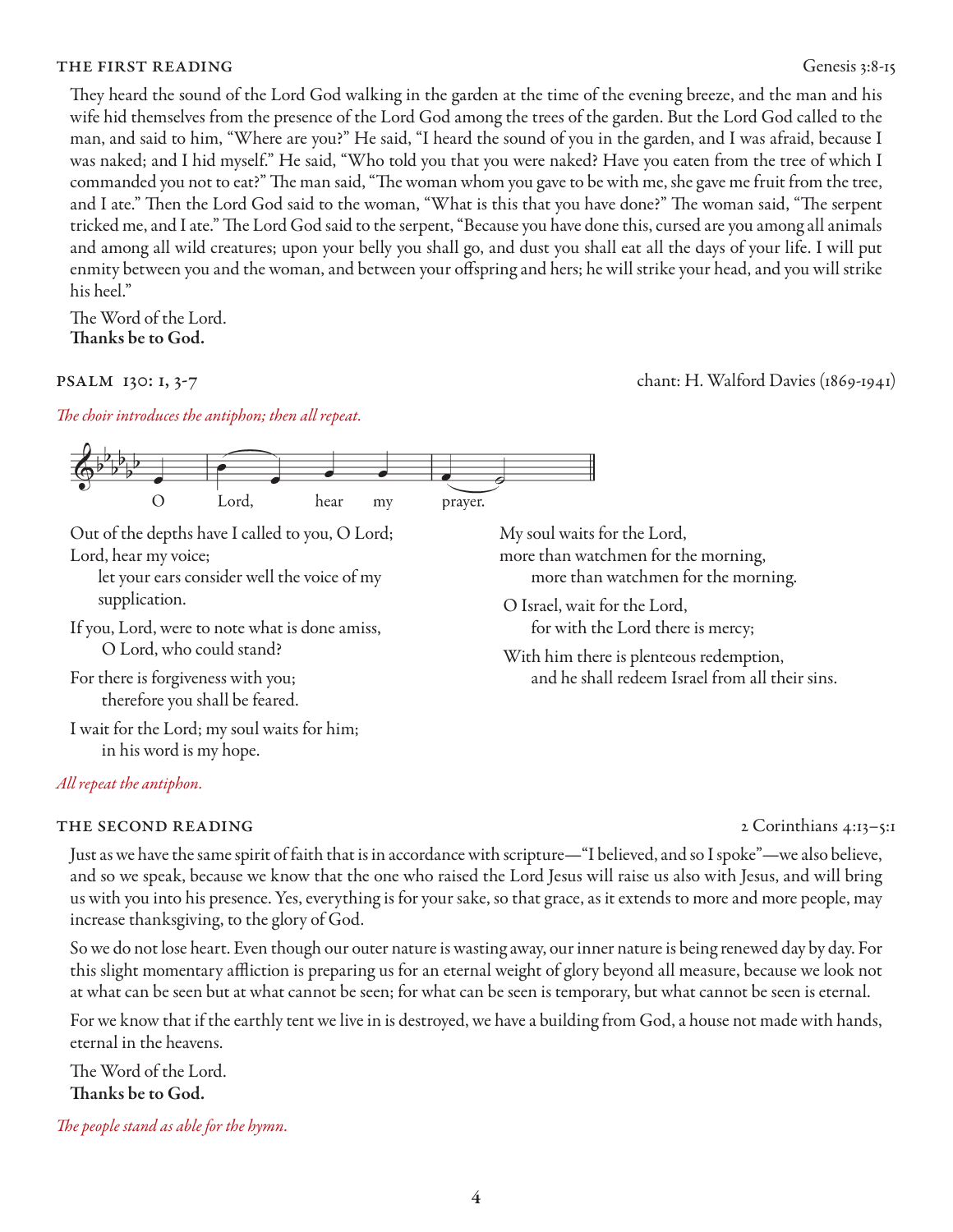#### hymn at the sequence

*It is well with my soul It is well* 



## THE HOLY GOSPEL Mark 3:20-35

The Holy Gospel of our Lord Jesus Christ according to Mark. Glory to you, Lord Christ.

The crowd came together again, so that Jesus and his disciples could not even eat. When his family heard it, they went out to restrain him, for people were saying, "He has gone out of his mind." And the scribes who came down from Jerusalem said, "He has Beelzebul, and by the ruler of the demons he casts out demons." And he called them to him, and spoke to them in parables, "How can Satan cast out Satan? If a kingdom is divided against itself, that kingdom cannot stand. And if a house is divided against itself, that house will not be able to stand. And if Satan has risen up against himself and is divided, he cannot stand, but his end has come. But no one can enter a strong man's house and plunder his property without first tying up the strong man; then indeed the house can be plundered.

"Truly I tell you, people will be forgiven for their sins and whatever blasphemies they utter; but whoever blasphemes against the Holy Spirit can never have forgiveness, but is guilty of an eternal sin"—for they had said, "He has an unclean spirit."

Then his mother and his brothers came; and standing outside, they sent to him and called him. A crowd was sitting around him; and they said to him, "Your mother and your brothers and sisters are outside, asking for you." And he replied, "Who are my mother and my brothers?" And looking at those who sat around him, he said, "Here are my mother and my brothers! Whoever does the will of God is my brother and sister and mother."

The Gospel of the Lord. Praise to you, Lord Christ.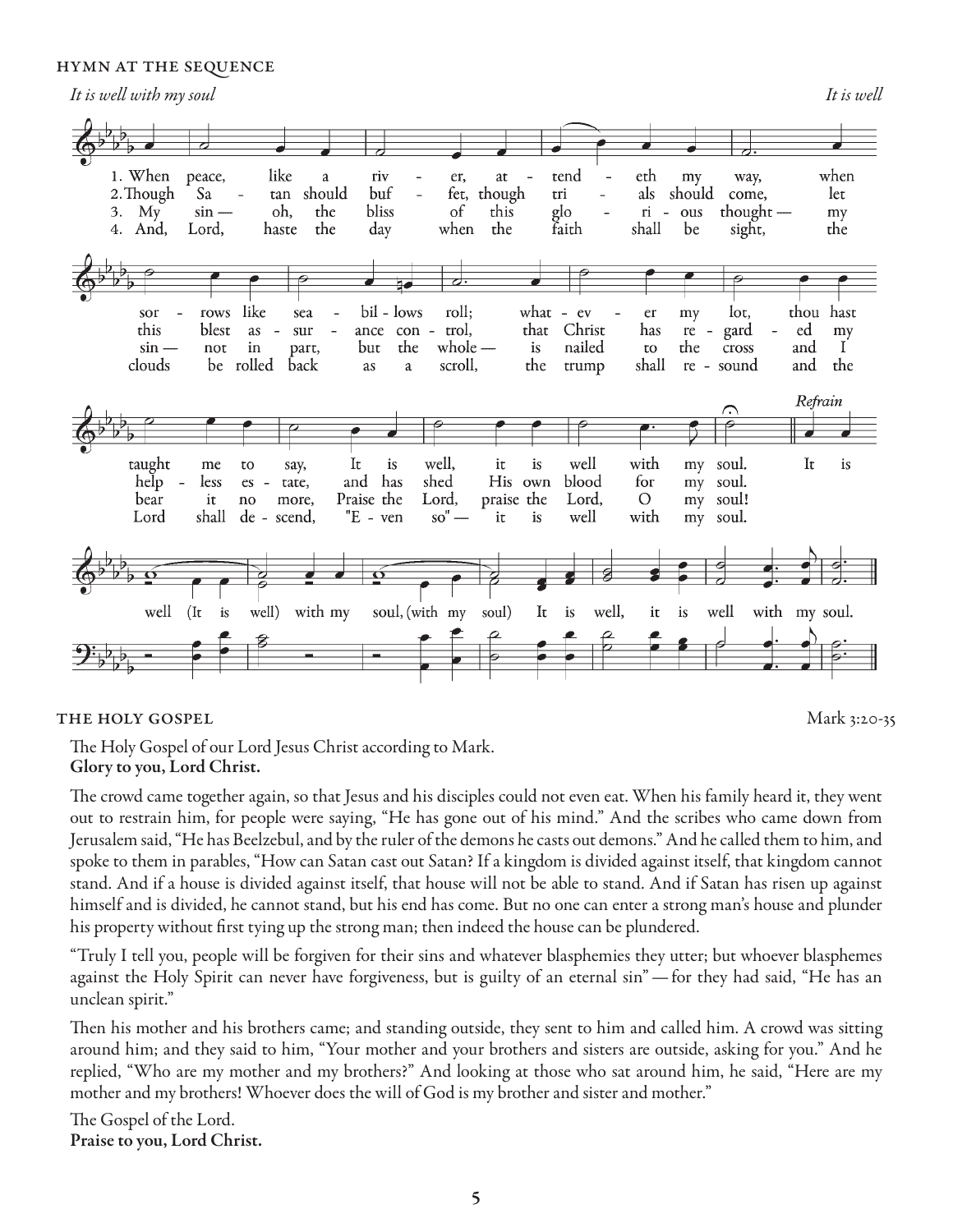*The people are seated at the invitation of the preacher.* 

*A period of silence follows.* 

*The people stand as able.*

#### the nicene creed

We believe in one God, the Father, the Almighty, maker of heaven and earth, of all that is, seen and unseen.

We believe in one Lord, Jesus Christ, the only Son of God, eternally begotten of the Father, God from God, Light from Light, true God from true God, begotten, not made, of one Being with the Father. Through him all things were made. For us and for our salvation, he came down from heaven: by the power of the Holy Spirit he became incarnate from the Virgin Mary, and was made man. For our sake he was crucified under Pontius Pilate; he suffered death and was buried. On the third day he rose again in accordance with the Scriptures; he ascended into heaven and is seated at the right hand of the Father. He will come again in glory to judge the living and the dead, and his kingdom will have no end. We believe in the Holy Spirit, the Lord, the giver of life, who proceeds from the Father and the Son. With the Father and the Son he is worshiped and glorified. He has spoken through the Prophets. We believe in one holy catholic and apostolic Church. We acknowledge one baptism for the forgiveness of sins. We look for the resurrection of the dead, and the life of the world to come. Amen.

#### the prayers of the people

*After each intercession,*

Lord, in your mercy, hear our prayer.

*The presider prays the concluding collect, and the people respond,* Amen.

THE SERMON THE SERMON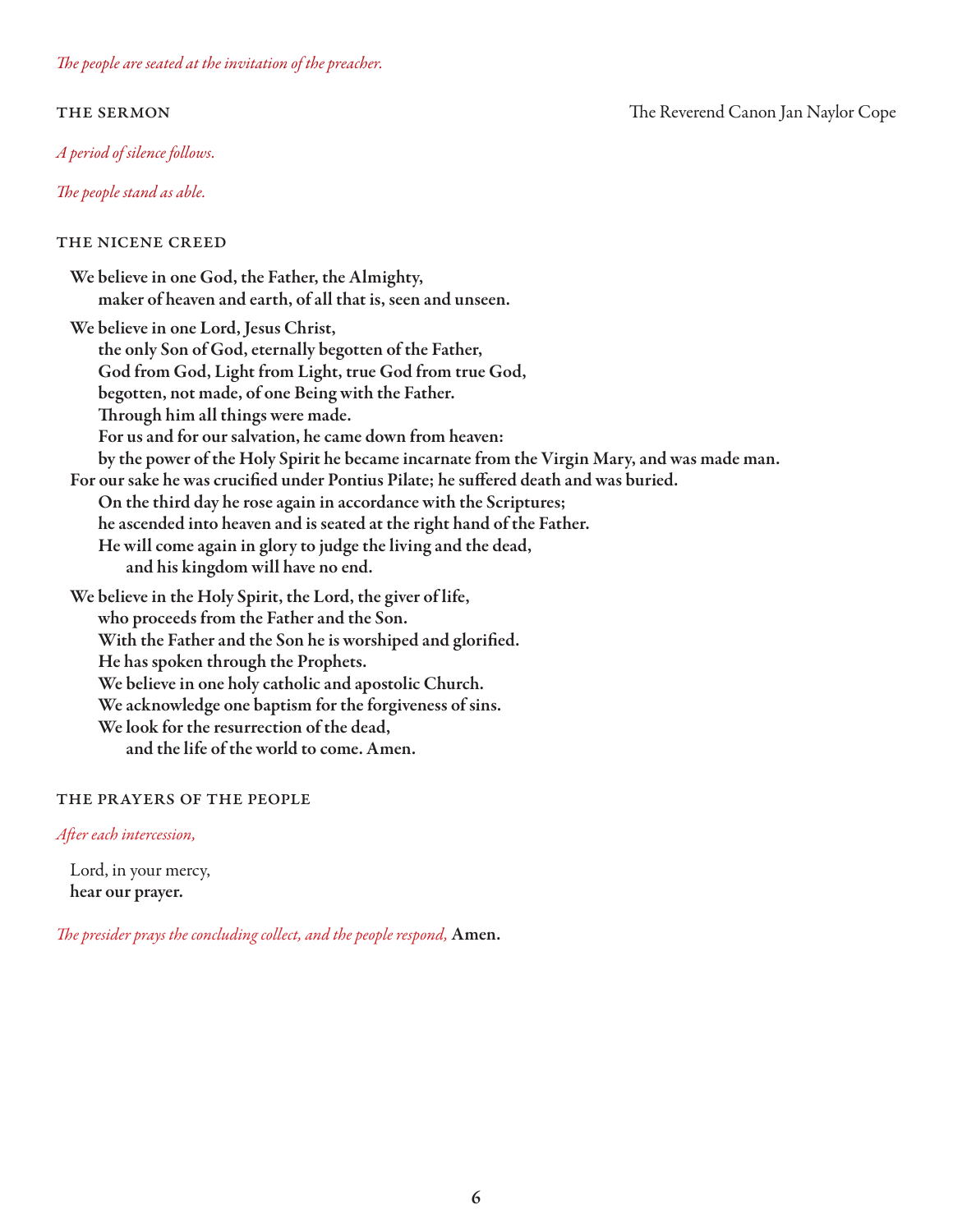# the confession *&* absolution

God of all mercy, we confess that we have sinned against you, opposing your will in our lives. We have denied your goodness in each other, in ourselves, and in the world you have created. We repent of the evil that enslaves us, the evil we have done, and the evil done on our behalf. Forgive, restore, and strengthen us through our Savior Jesus Christ, that we may abide in your love and serve only your will. Amen.

*The presider offers absolution and the people respond,* Amen.

# THE PEACE

The peace of the Lord be always with you. And also with you.

*The people greet one another with a sign of God's peace and are then seated.*

# the offertory

*An offering is received to support the Cathedral's ministry of sharing God's love with the world. The altar is prepared for Holy Communion.*

# anthem at the offertory

*Cantique de Jean Racine* Gabriel Fauré (1845-1924) *Sung in French.* Word of God, one with the Most High, in Whom alone we have our hope, Eternal Day of heaven and earth, We break the silence of the peaceful night; Saviour Divine, cast your eyes upon us!

Pour on us the fire of your powerful grace, That all hell may flee at the sound of your voice; Banish the slumber of a weary soul, That brings forgetfulness of your laws!

O Christ, look with favour upon your faithful people Now gathered here to praise you; Receive their hymns offered to your immortal glory; May they go forth filled with your gifts.

*(Racine's paraphrase of the Matins hymn "Consors parentis lumine.")*

*The people stand as able.*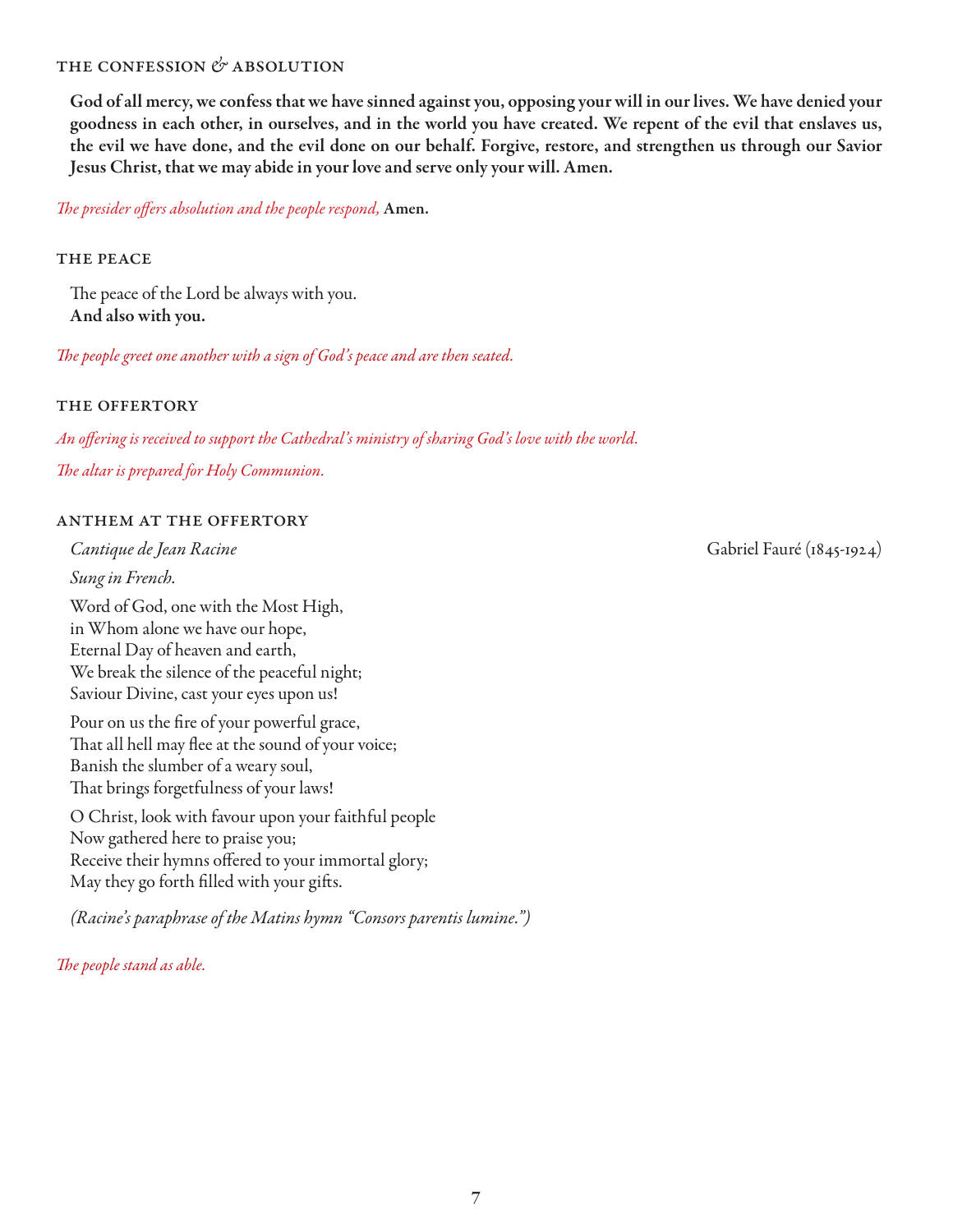#### hymn at the presentation

*We are one in the Spirit St. Brendan*



# The Holy Communion

# the great thanksgiving

The Lord be with you. And also with you. Lift up your hearts. We lift them to the Lord. Let us give thanks to the Lord our God. It is right to give God thanks and praise.

*The presider offers our thanks to God for the grace and mercy made available to us in Christ, and in response we sing:*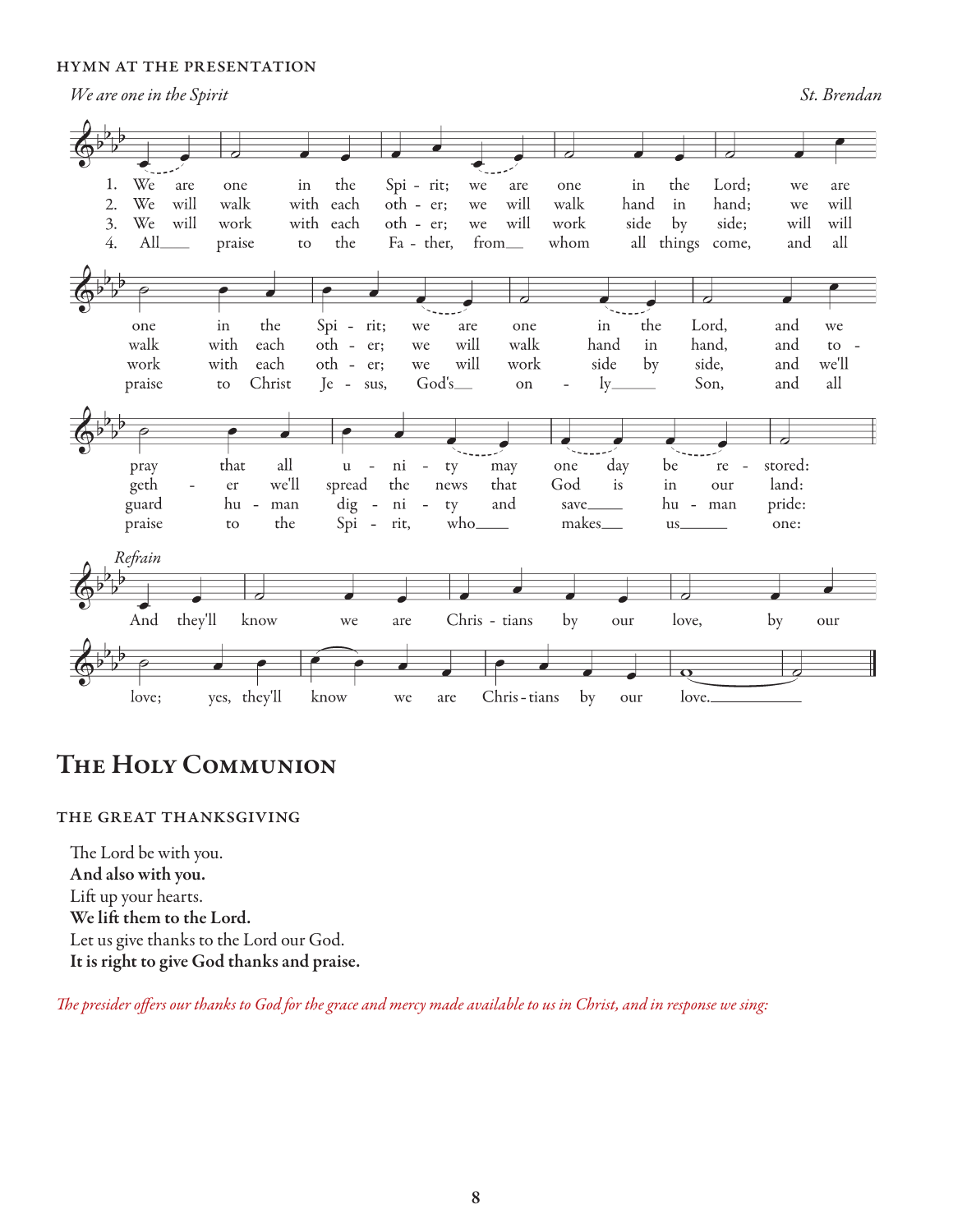

*The presider gives thanks to God for the reconciling work of Christ's passion and resurrection and prays over the bread and wine.*

Therefore, according to his command, O Father,

We remember his death, We proclaim his resurrection, We await his coming in glory;

And we offer our sacrifice of praise and thanksgiving to you, O Lord of all; presenting to you, from your creation, this bread and this wine. We pray you, gracious God, to send your Holy Spirit upon these gifts that they may be the Sacrament of the Body of Christ and his Blood of the new Covenant. Unite us to your Son in his sacrifice, that we may be acceptable through him, being sanctified by the Holy Spirit. In the fullness of time, put all things in subjection under your Christ, and bring us to that heavenly country where, with Peter and Paul, our patrons, and all your saints, we may enter the everlasting heritage of your sons and daughters; through Jesus Christ our Lord, the firstborn of all creation, the head of the Church, and the author of our salvation. By him, and with him, and in him, in the unity of the Holy Spirit all honor and glory is yours, Almighty Father, now and for ever. AMEN.

# the lord's prayer

Notre Père…, Padre nuestro…, Vater unser…,

Our Father, who art in heaven, hallowed be thy Name, thy kingdom come, thy will be done, on earth as it is in heaven. Give us this day our daily bread. And forgive us our trespasses, as we forgive those who trespass against us. And lead us not into temptation, but deliver us from evil. For thine is the kingdom, and the power, and the glory, for ever and ever. Amen.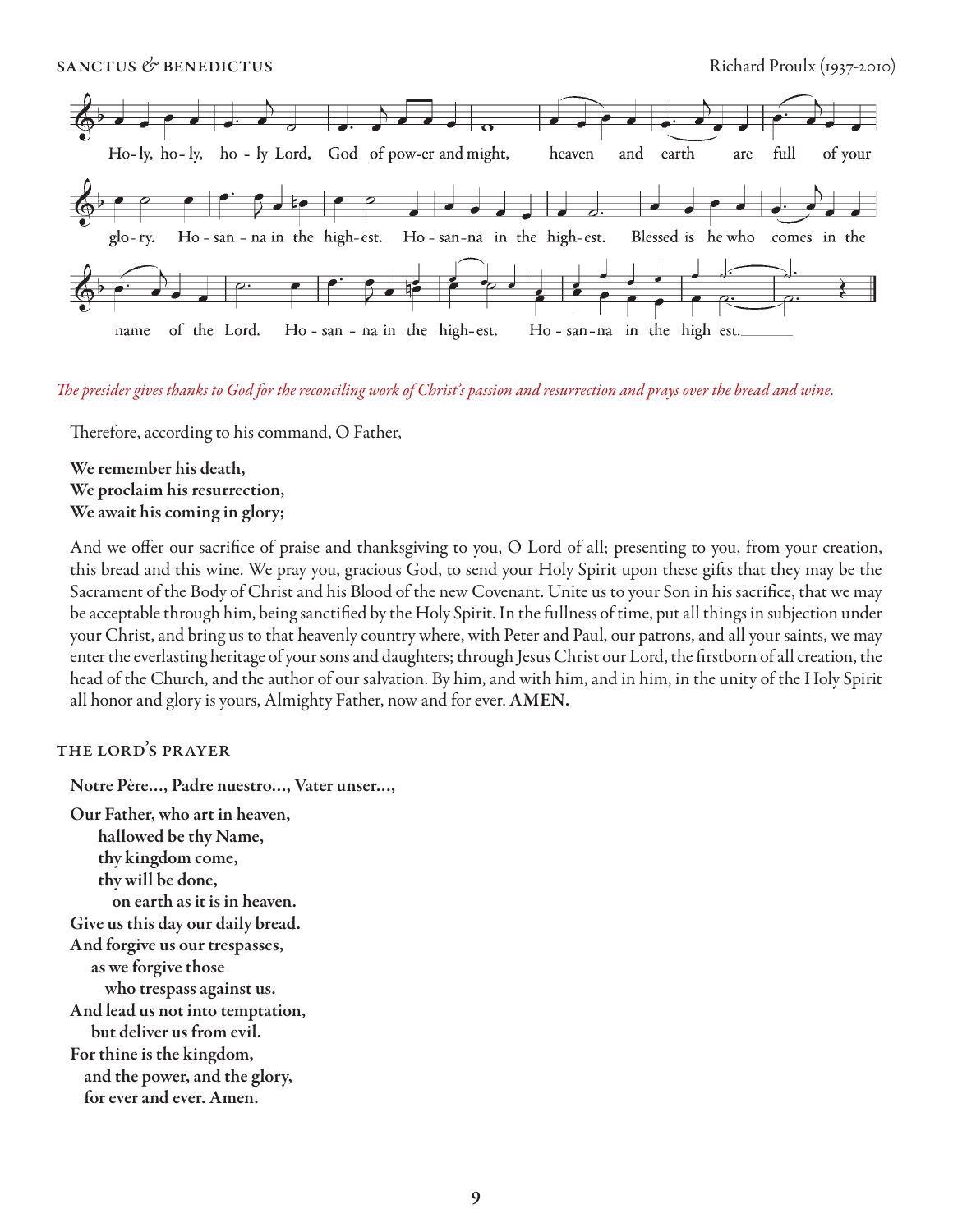

# the invitation to holy communion

# *The people are seated.*

*All who seek God and a deeper life in Christ are welcome to receive Holy Communion. Please receive the bread in open and outstretched hands and sip the wine from the chalice, guiding it gently to your lips; or you may dip the wafer into the wine. Gluten-free wafers are available; please make your need known to the minister. Respond to receiving Communion by saying "Amen." If you prefer to receive a blessing instead, please indicate your choice by crossing your hands across your chest.* 

*During the administration of Holy Communion the laying on of hands and prayers for healing is offered in St. John's Chapel. Please enter the chapel by the ramp to the right of the pulpit.*

#### anthem during the communion

*Deep river* Negro Spiritual, arr. Gerre Hancock (1934-2012)

Deep river, my home is over Jordan, deep river, Lord, I want to cross over into campground. Oh don't you want to go to that gospel feast, that promised land where all is peace? Deep river, Lord I want to cross over into campground.

*The people stand as able.*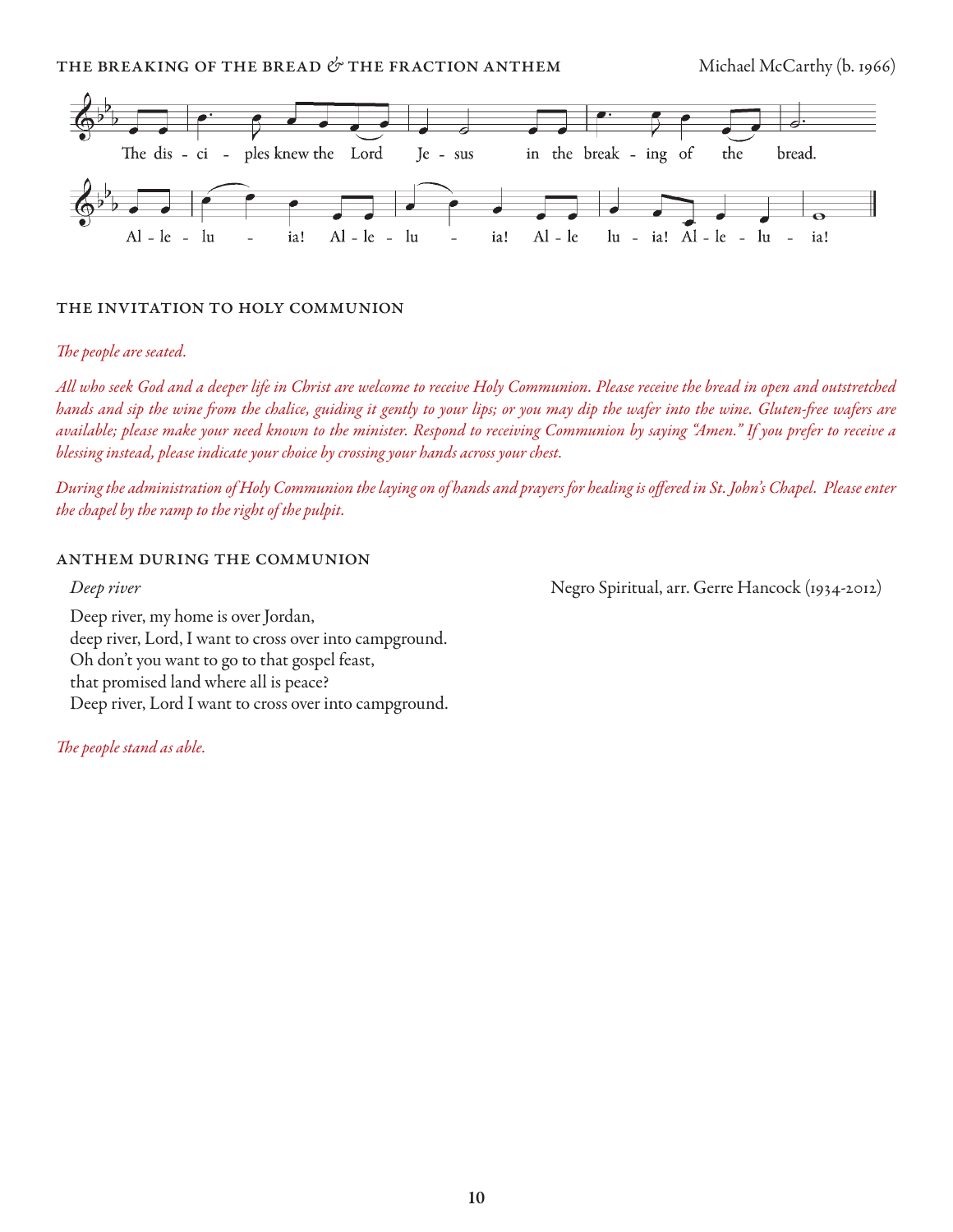#### the postcommunion prayer

Loving God, we give you thanks for restoring us in your image and nourishing us with spiritual food in the Sacrament of Christ's Body and Blood. Now send us forth a people, forgiven, healed, renewed; that we may proclaim your love to the world and continue in the risen life of Christ our Savior. Amen.

#### the blessing

*The presider blesses the people, and the people respond,* Amen*.*

hymn at the closing • 594

*God of grace and God of glory Cwm Rhondda*

# THE DISMISSAL

Let us go forth in the name of Christ. Thanks be to God.

organ voluntary

*Fugue in G major, the 'Gigue', BWV 577* Johann Sebastian Bach (1685-1750)